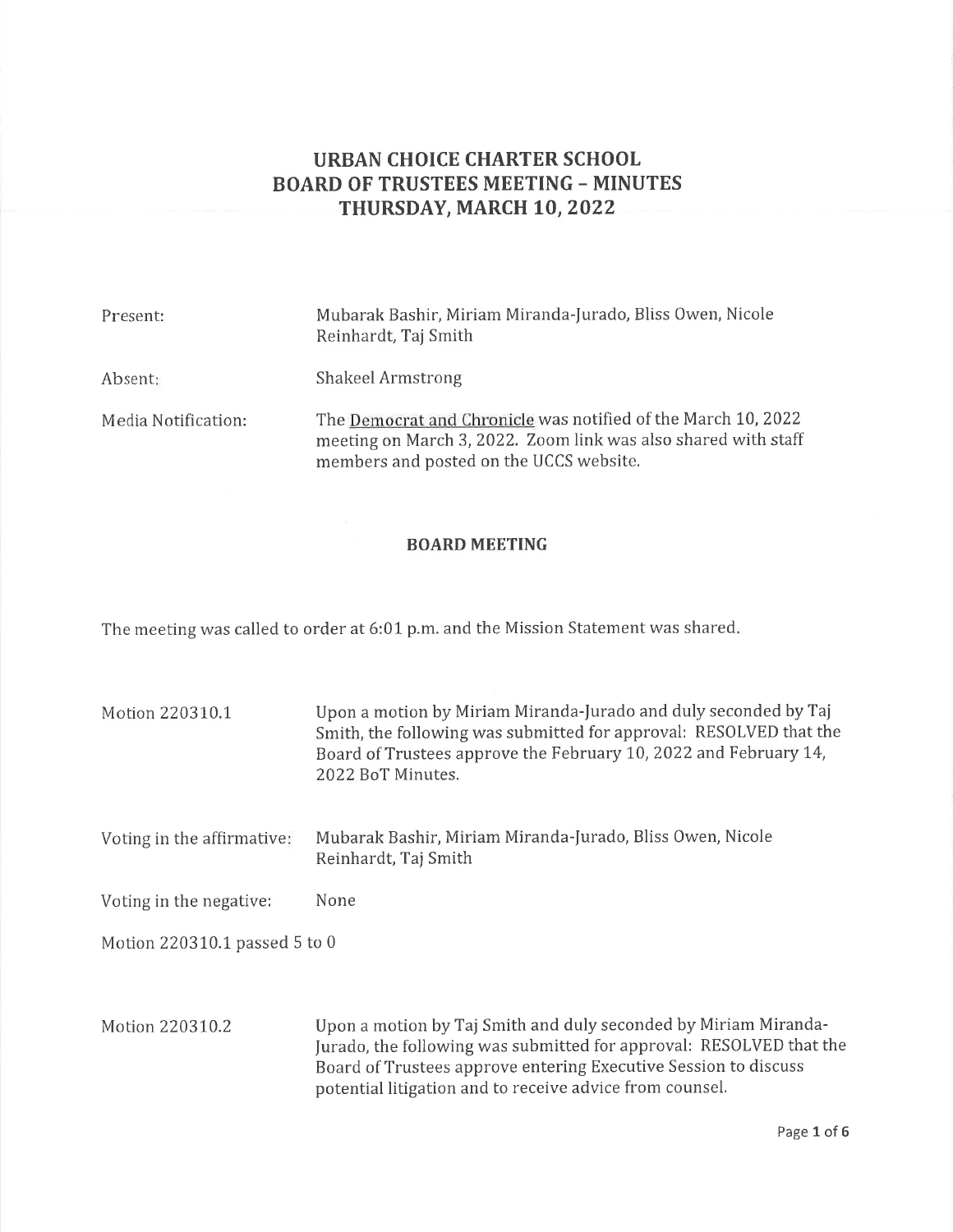| Voting in the affirmative:    | Mubarak Bashir, Miriam Miranda-Jurado, Bliss Owen, Nicole<br>Reinhardt, Taj Smith                                                                                                             |  |  |
|-------------------------------|-----------------------------------------------------------------------------------------------------------------------------------------------------------------------------------------------|--|--|
| Voting in the negative:       | None                                                                                                                                                                                          |  |  |
| Motion 220310.2 passed 5 to 0 |                                                                                                                                                                                               |  |  |
| Motion 220310.3               | Upon a motion by Taj Smith and duly seconded by Bliss Owen, the<br>following was submitted for approval: RESOLVED that the Board of<br>Trustees approve to end Executive Session at 6:39 p.m. |  |  |
| Voting in the affirmative:    | Mubarak Bashir, Miriam Miranda-Jurado, Bliss Owen, Nicole<br>Reinhardt, Taj Smith                                                                                                             |  |  |
| Voting in the negative:       | None                                                                                                                                                                                          |  |  |
| Motion 220310.3 passed 5 to 0 |                                                                                                                                                                                               |  |  |

# PUBLIC COMMENTS

 $\triangleright$  No comments

# CEO's REPORT - Lynn McCarthy:

- > Enrollment is currently at 389<br>Second grade goal met
	-
	- ' Eighth grade lower
	- . Wait list of 135 for this school year
	- ' Enrolled some students that have siblings on wait list to join
	- - $\checkmark$  Five offers out
		- $\checkmark$  Four have been accepted as of 2/28 but have not started yet
	- <sup>8</sup> 31 students left UCCS with 32 new students enrolled
	- <sup>2</sup> 213 students in our lottery for next school year
	- **41 students with Disability**
	- $\blacksquare$  17 students with our ELL
- $\triangleright$  Attendance is improving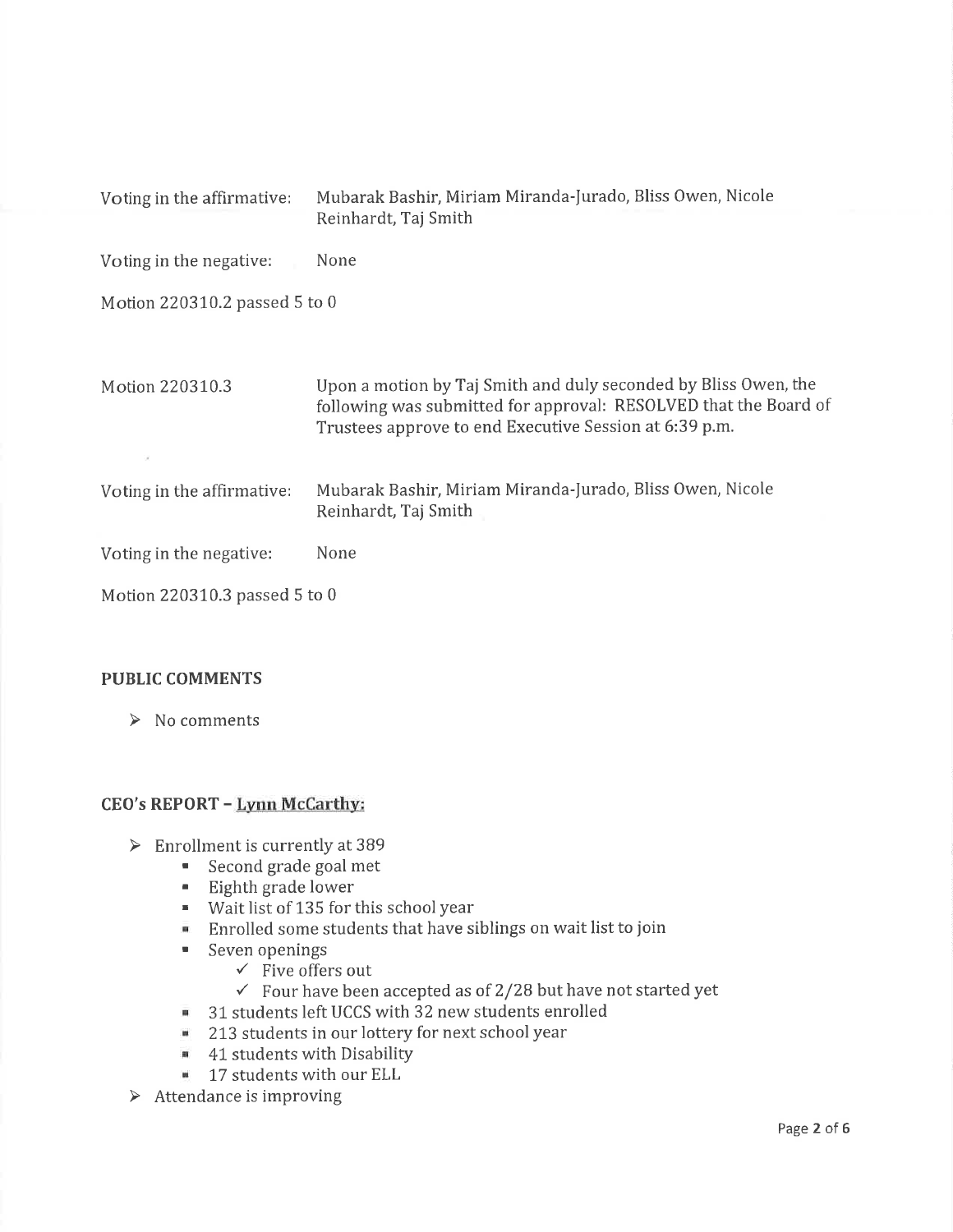- Second grade class close to 95% goal with  $91\%$
- ' Made good progress with calls made by the Student Success Team and staff members
- ' Three home visits and two conferences

# Michael Samuel:

- $\triangleright$  UCCS students visited Pittsford Mendon and Sutherland schools to attend all daily classes
- with their partner for the school day<br> $\triangleright$  On April 7, Pittsford students visit UCCS and accompany students to classes for the day
- $\triangleright$  A Family Night is planned for May 26 to make up for the cancellation in the winter
	- " Plan to set up a table for board members
		- $\checkmark$  Speak to parents related to joining the BoT

# Carl Parris:

- $\triangleright$  ATS and OSS went up in February
- $\triangleright$  Some physical aggression episodes developed in the month of February
	- $\ddot{\bullet}$  Some related to social media challenges and Valentine's Day drama
	- **EXECTE:** Referrals were decreasing going into January and February

# Lvnn McCarthv:

- $\triangleright$  Hired a Grade Six Teacher and Reading Teacher
- > Still seeking a School Counselor and Grade Six Teaching Assistant
- > Out of 33 teaching staff members, 28 are certified with five teachers meeting the reasoning for the annual report
- 
- ELA interim assessments with our iReady Data<br>Percentages are indicating movement in the right direction
	- $\blacksquare$  A prediction of 23% for our students on the ELA exam
	- . This was a computer-based test paper/pencil
- $\blacksquare$  Controlled environment when test was taken<br> $\blacktriangleright$  Math
- - **Movement not as strong compared to ELA**
	- Prediction of 7% of our students passing NYS math test
	- ' Coaches are working with all grade level teams
	- . Keeping a list of students identified to look at their needs and move them into
- appropriate grade<br>
> Focus of the week each week is a planned strategy with teachers broken into two groups
	- Expectation is that the strategy is used
	- $\blacksquare$  Diagnostic growth typical growth is what the student should achieve for the school year while we want our students to exceed typical growth  $\checkmark$  30% meeting the typical growth
		-
	- Stretch growth below grade level students and their path to reach efficiency  $\checkmark$  11% of our students have met their stretch growth
		-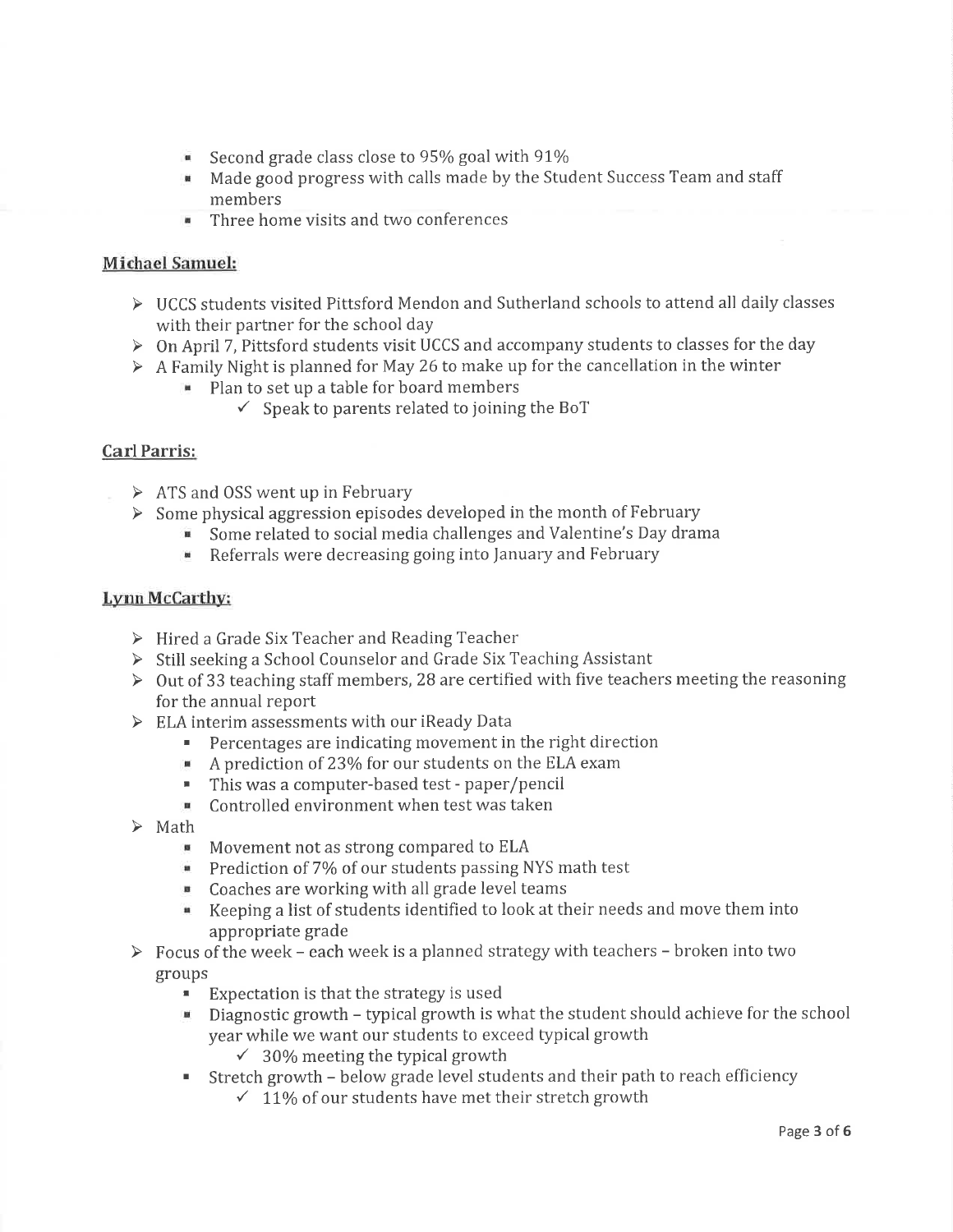- Typical growth in math is lower at  $23\%$  and stretch growth is  $4\%$
- $\triangleright$  CEO met with Insero to discuss the possibility of a staff incentive program to fit within the budget. The following incentive plan was developed to fit the current budget:
	- Staff that started  $8/16/2021 12/31/2022$  and stay to the end of the current school year would be compensated with \$L,500
	- Staff that started  $1/1/2022$  and stay to the end of the current school year would be compensated with \$500

| Motion 220310.4            | Upon a motion by Mubarak Bashir and duly seconded by Miriam<br>Miranda-Jurado, the following was submitted for approval:<br>RESOLVED that the Board of Trustees approve the staff incentive<br>program for the 2021-2022 school year. |  |
|----------------------------|---------------------------------------------------------------------------------------------------------------------------------------------------------------------------------------------------------------------------------------|--|
| Voting in the affirmative: | Mubarak Bashir, Miriam Miranda-Jurado, Bliss Owen, Nicole<br>Reinhardt, Taj Smith                                                                                                                                                     |  |
| Voting in the negative:    | None                                                                                                                                                                                                                                  |  |

Motion 220310.4 passed 5 to 0

# TREASURER'S REPORT - Bliss Owen

> Reports were shared - please refer to Attachment A

# GOVERNANCE COMMITTEE - Miriam Miranda-furado

- Elect a Secretary for the remainder of the 2021-2022 School Year: Taj Smith
- Motion 220310.5 Upon a motion by Miriam Miranda-Jurado and duly seconded by Bliss Owen, the following was submitted for approval: RESOLVED that the Board of Trustees elect Taj Smith as Secretary for the remainder of the 2021-2022 school year as identified by the Board Chair and Governance Committee.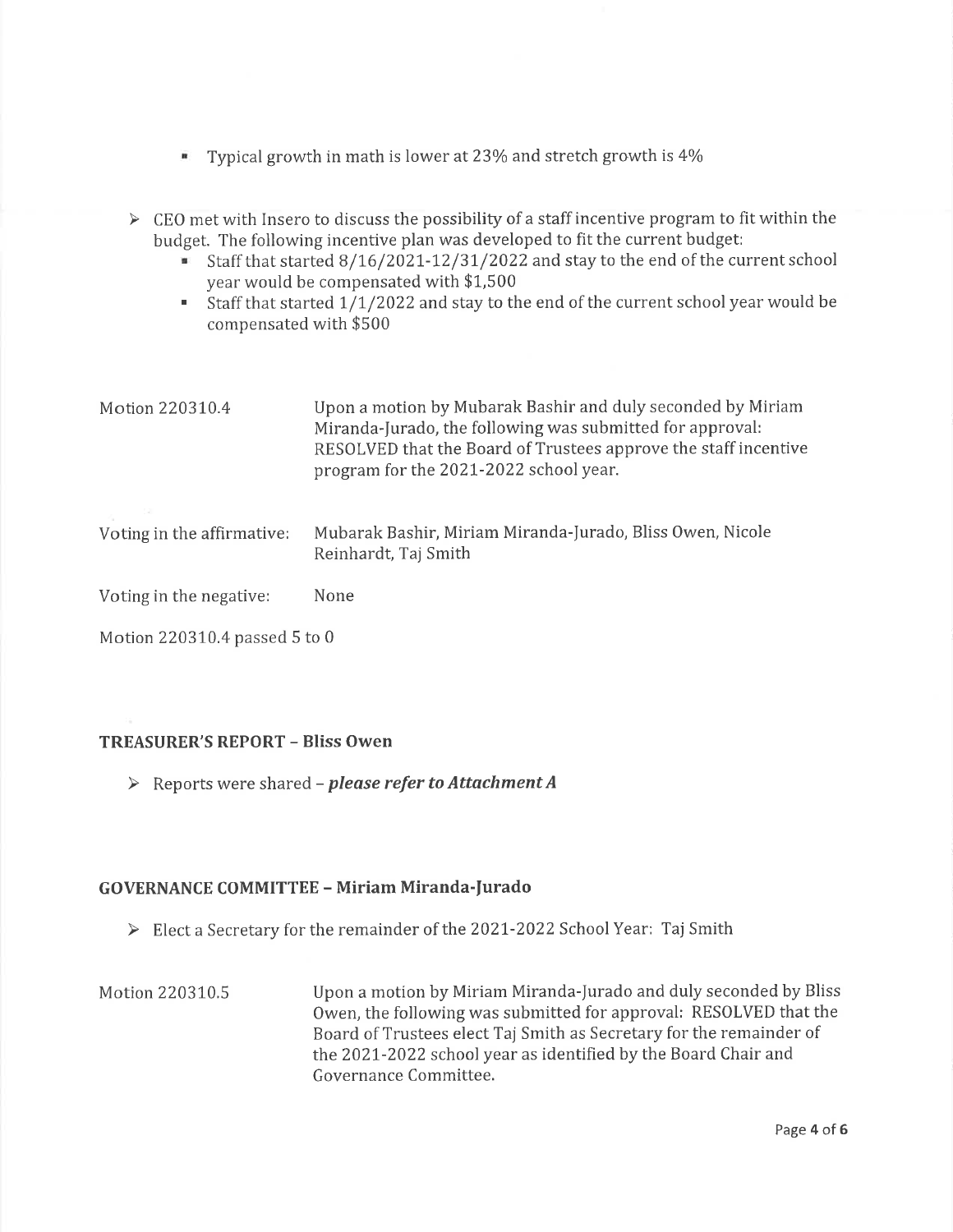| Voting in the affirmative: | Mubarak Bashir, Miriam Miranda-Jurado, Bliss Owen, Nicole<br>Reinhardt |
|----------------------------|------------------------------------------------------------------------|
| Voting in the negative:    | None                                                                   |

Motion 220310.5 passed 4 to 0

- $\triangleright$  Elect a Chair of the Governance Committee for the remainder of the 2021-2022 school year: Miriam Miranda-|urado
- $\triangleright$  Also seeking additional board members with expertise in Human Resources, Education and Finance

| Motion 220310.6 | Upon a motion by Bliss Owen and duly seconded by Taj Smith, the  |
|-----------------|------------------------------------------------------------------|
|                 | following was submitted for approval: RESOLVED that the Board of |
|                 | Trustees elect Miriam Miranda-Jurado as Chair of the Governance  |
|                 | Committee for the remainder of the 2021-2022 school year as      |
|                 | identified by the Board Chair and Governance Committee.          |

Voting in the affirmative: Mubarak Bashir, Bliss Owen, Nicole Reinhardt, Taj Smith

Voting in the negative: None

Motion 220310.6 passed 4 to 0

# CHAIR REPORT - Mubarak Bashir

- 
- Follow up and discussion related to the public comments from the prior BoT meeting:<br>34% of staff departed surplus in budget allocation giving teachers a reason to stay<br> $\checkmark$  Treasurer will speak with staff regarding the
	-
	-
	-
	- $\blacksquare$  Copiers jamming and service needed .<br>  $\checkmark$  Copiers are leased and leadership will be looking into replacements
	- Coach expressed issue with testing plan shared by CEI  $\checkmark$  UCCS is no longer partnered with CEI
		-
	-
- More planning time is needed<br>  $\checkmark$  CEO is looking into this looking for ways to create more time<br>  $\checkmark$  TAs are compensated when subbing as teachers
- 
- $\triangleright$  Certification payrate is updated upon securing certification
- > Discussions will continue for compensation for obtaining certification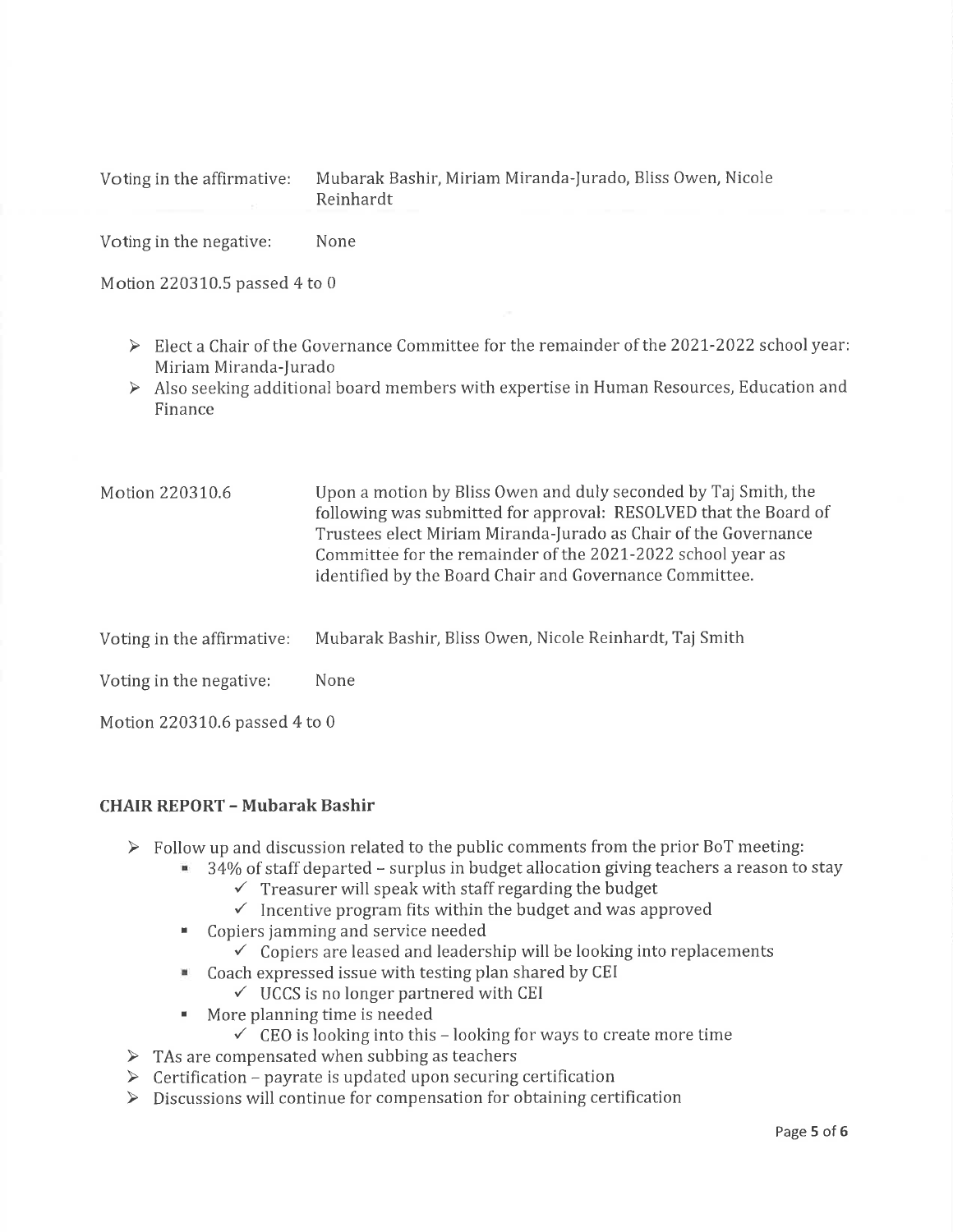- $\triangleright$  Incentives will continue to be discussed
- $\triangleright$  Lunchroom options figuring out this building
- > IT support onsite daily budgeting to add IT and HR next year

#### PUBLIC COMMENTS

- $\triangleright$  Certification inquiry regarding pay steps
- $\triangleright$  Certification through NYS or a national standard
- $\triangleright$  Expressed appreciation to the board
- > Gratitude expressed for UCCS teachers
	-
- $\blacksquare$  UCCS has a strong team<br>  $\blacktriangleright$  Gratitude expressed for the CEO and the leadership team
	- **E** Resilient leadership<br>**E** Tackling concerns a
	-
- $\blacktriangleright$  Tackling concerns and issues quickly<br> $\blacktriangleright$  Staff social event planned for March 25 at Radio Social
- > Suggested posting the open principal job as soon as possible
- $\triangleright$  BoT expressed appreciation to all of the teachers

| Motion 220310.7               | Upon a motion by Bliss Owen and duly seconded by Miriam Miranda-<br>Jurado, the following was submitted for approval: RESOLVED that the<br>Board of Trustees adjourn the meeting at 7:24 p.m. |  |  |
|-------------------------------|-----------------------------------------------------------------------------------------------------------------------------------------------------------------------------------------------|--|--|
| Voting in the affirmative:    | Mubarak Bashir, Miriam Miranda-Jurado, Bliss Owen, Nicole<br>Reinhardt, Taj Smith                                                                                                             |  |  |
| Voting in the negative:       | None                                                                                                                                                                                          |  |  |
| Motion 220310.7 passed 5 to 0 |                                                                                                                                                                                               |  |  |

# NEXT BOARD MEETING: April 28, 2022